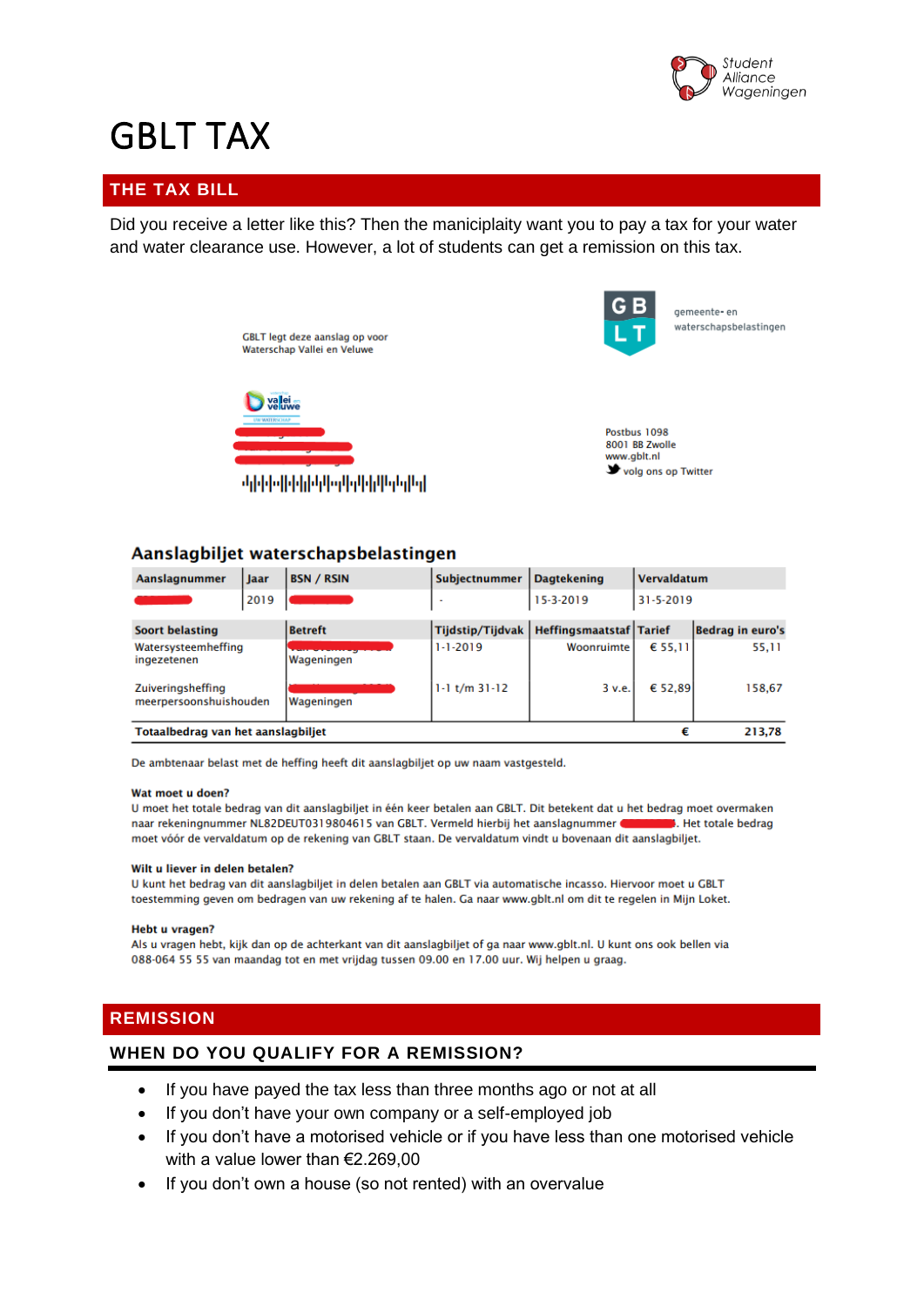

## **HOW?**

- 1. Go to: https://www.gblt.nl/
- 2. Log in at 'my loket' with you DigiD
- 3. Go to: Ga naar DigiD om in te loggen voor burgers
- 4. Log in to your DigiD
- 5. Go to 'Mijn aanslagen'
- 6. Click on the bill for year you want to get a remission on
- 7. Click on 'kwijtschelding aanvragen'
	- a. This button is supposed to be under 'Betalingsregeling aanvragen', if it is not there, you can't ask for a remission.
- 8. Check your information and go to "Door naar de kwijtscheldingsmodule"

Here the screen differs per person. You either get the normal (long) form or the short form. Look at which form matches the questions you get.

## **If you get the long form:**

| vraag 1:<br>Heeft u de aanslag al drie maanden geleden betaald?                                                                                           | $\circ$ ja    | a nee   |  |  |  |
|-----------------------------------------------------------------------------------------------------------------------------------------------------------|---------------|---------|--|--|--|
| Question 1: Have you already payed the tax more than three months ago? Yes/No                                                                             |               |         |  |  |  |
| Heeft u of uw partner een eigen bedrijf of een zelfstandig beroep?<br>vraag 2:                                                                            | $\circ$ ja    | a nee   |  |  |  |
| Question 2: Do you or your partner own a company or are you or your partner self-<br>employed? Yes/No                                                     |               |         |  |  |  |
| Heeft u of uw partner een motorvoertuig (auto, motor, caravan, camper) op naam staan?<br>vraag 3:                                                         | $\circ$ ja    | a nee   |  |  |  |
| Question 3: Do you or your partner have a motorised vehicle? Yes/No                                                                                       |               |         |  |  |  |
| Staan er meerdere voertuigen op uw naam of op naam van uw partner?                                                                                        | $\circ$ ja    | $@$ nee |  |  |  |
| Are multiple vehicles registered on your name or the name of your partner? Yes/No                                                                         |               |         |  |  |  |
|                                                                                                                                                           |               |         |  |  |  |
| Is de waarde van het voertuig meer dan € 2.269,00?                                                                                                        | a             | nee     |  |  |  |
| Is the value of the vehicle greater then $€2.269,00?$ Yes/No                                                                                              |               |         |  |  |  |
| Bezit u een koopwoning met een overwaarde (WOZ-waarde is hoger dan hypotheekschuld)?<br>vraag 5:                                                          | $\bigcirc$ ja | nee     |  |  |  |
| Question 5: Do you own a house (so not rented) with a overvalue? No/Yes                                                                                   |               |         |  |  |  |
| Mogelijk komt u in aanmerking voor kwijtschelding. Klik hieronder op Doorgaan om het kwijtscheldingsformulier<br>in te vullen en de bijlagen te uploaden. |               |         |  |  |  |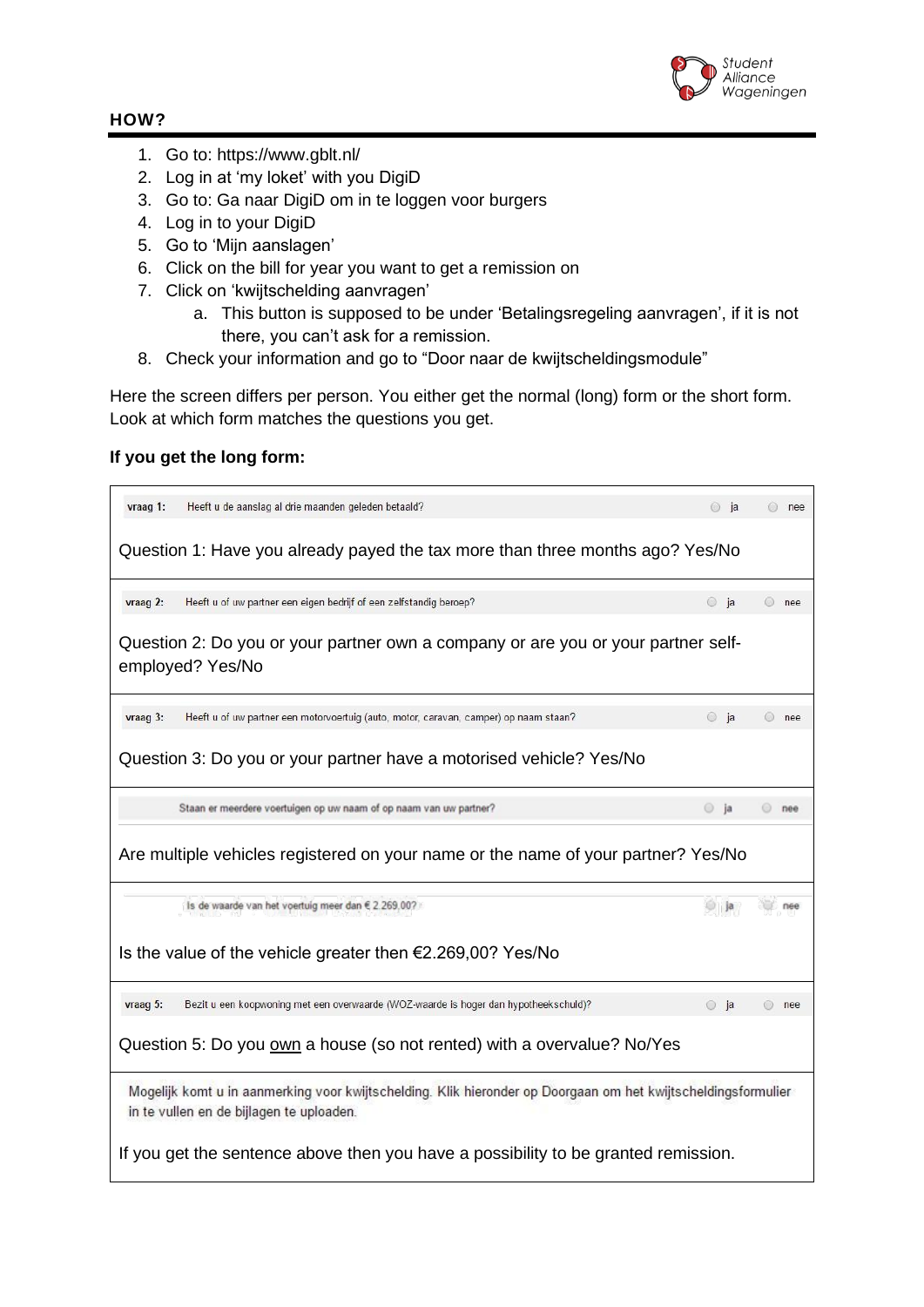

Click on 'Doorgaan'. This will send you to the remission application form.

Vraag 1. Wat is uw leefsituatie?

```
Als u gehuwd bent of samenwoont, dan moet u ook de gegevens van uw partner meesturen
Uw leefsituatie is: © Gehuwd
                                      Samenwonend Alleenstaande
                 Alleenstaande ouder © Studentenhuis © Overig
```
Question 1: What is your leving situation? *If you are married or living with a partner, you also have to submit the data of your partner.*

Your living situation is:

- Gehuwd = Married
- Alleenstaande ourder = Single parent
- Samenwoned  $=$  Living with a partner
- Studentenhuis = Student housing
- Alleenstaande = Living alone
- Overig = Other

Vraag 2. Hebt u inwonende kinderen?

Antwoord: Ja Nee

Question 2: Do you have childeren living with you?

Awnser: Yes/No

Vraag 3. Bankrekeningen, spaarrekeningen

Stuur kopiën mee van de complete bankafschriften van de afgelopen drie maanden van de bankrekeningen en spaarrekeningen van uzelf en van uw eventuele partner waarop ook het saldo vermeld staat.

Question 3: Send a copy of your bank/saving account transcripts for the last 3 months on which the balance is visible for you and your partner (if you live together). ( you can submit these on the bottom of the page later at question 17)

Vraag 4. Bent u in het bezit van een auto, motor, caravan of boot?

Antwoord: Ja Nee

Question 4: Do you own a car, motor, caravan or boot?

Awnser: Yes/No

Vraag 5. Is de auto/motor onmisbaar in verband met ziekte of invaliditeit?

Antwoord: 3 Ja Nee

Question 5: Is your car/motor indispensable due to illness or invalidity?

Awnser: Yes/No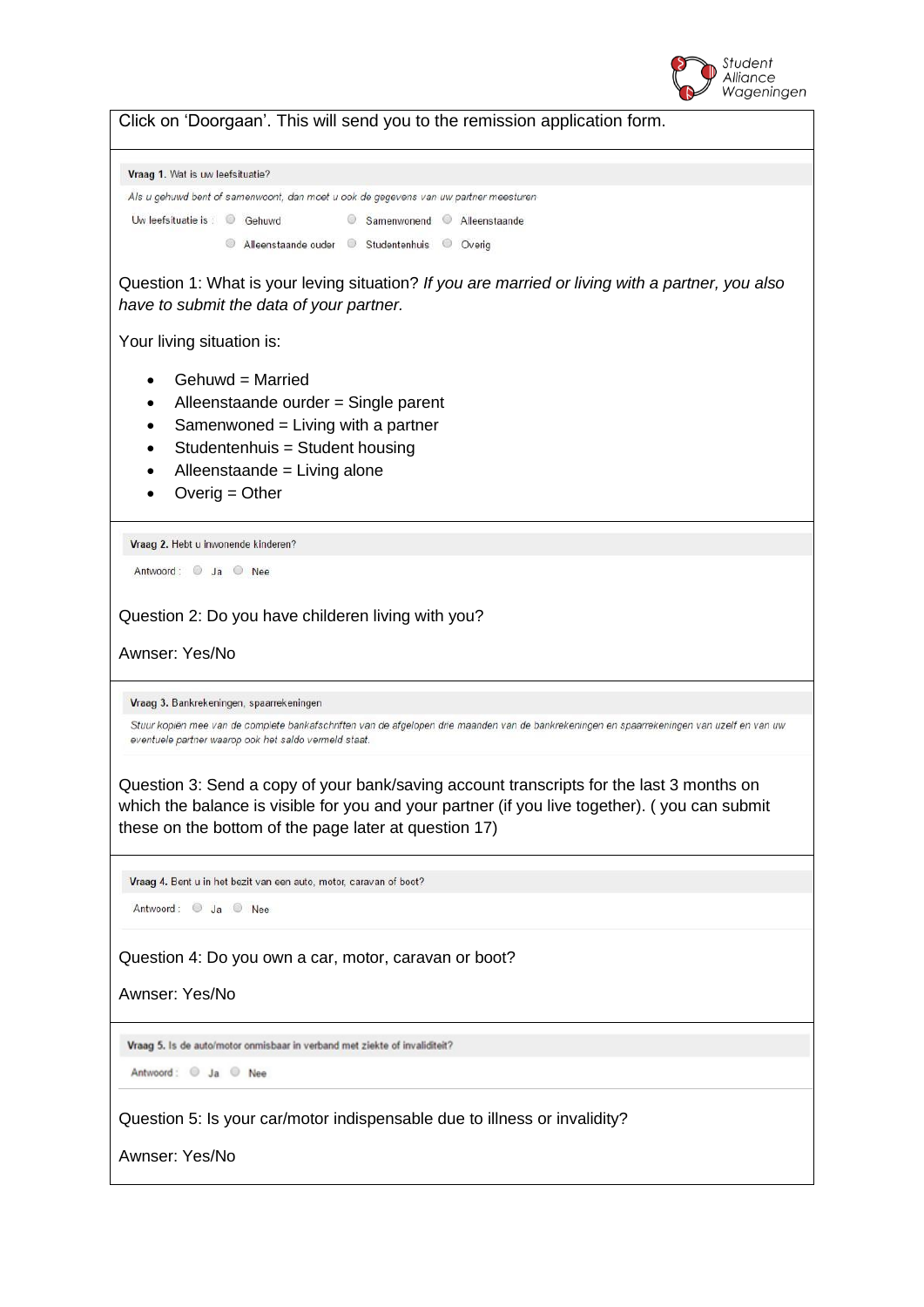

Vraag 6. Hebt u een eigen woning?

Antwoord: 3 Ja Nee

#### Question 6: Do you own a house/apartment?

Awnser: Yes/No

Vraag 7. Inkomen

Stuur kopieën mee van alle inkomensspecificaties van u en uw eventuele partner van het huidige jaar. Als u wisselende inkomsten heeft, omdat u voor een uitzendbureau werkt, stuur dan alle specificatie mee.

#### Question 7: Income

*Send a copy of all your income specifications from you and your partner (if you live together) for this year.*

Vraag 8. Hebt u inkomsten uit kamerverhuur en/of kostgangers?

Antwoord: 3 Ja @ Nee

Question 8: Do you have extra income from renting a room?

Awnser: Yes/No

Vraag 9. Betaalt en of ontvangt u alimentatie?

Antwoord: 3 Ja Nee

Question 9: Do you pay or receive alimentation?

Awnser: Yes/No

Vraag 10. Ontvangt u heffingskorting van de Belastingdienst?

Antwoord: 3 Ja Nee

Question 10: Do you recieve tax credit the Dutch tax office?

Awnser: Yes/No

Vraag 11. Ontvangt u een voorlopige teruggaaf?

Antwoord: 3 Ja Nee

Question 11: Do you recieve provisional refund?

Awnser: Yes/No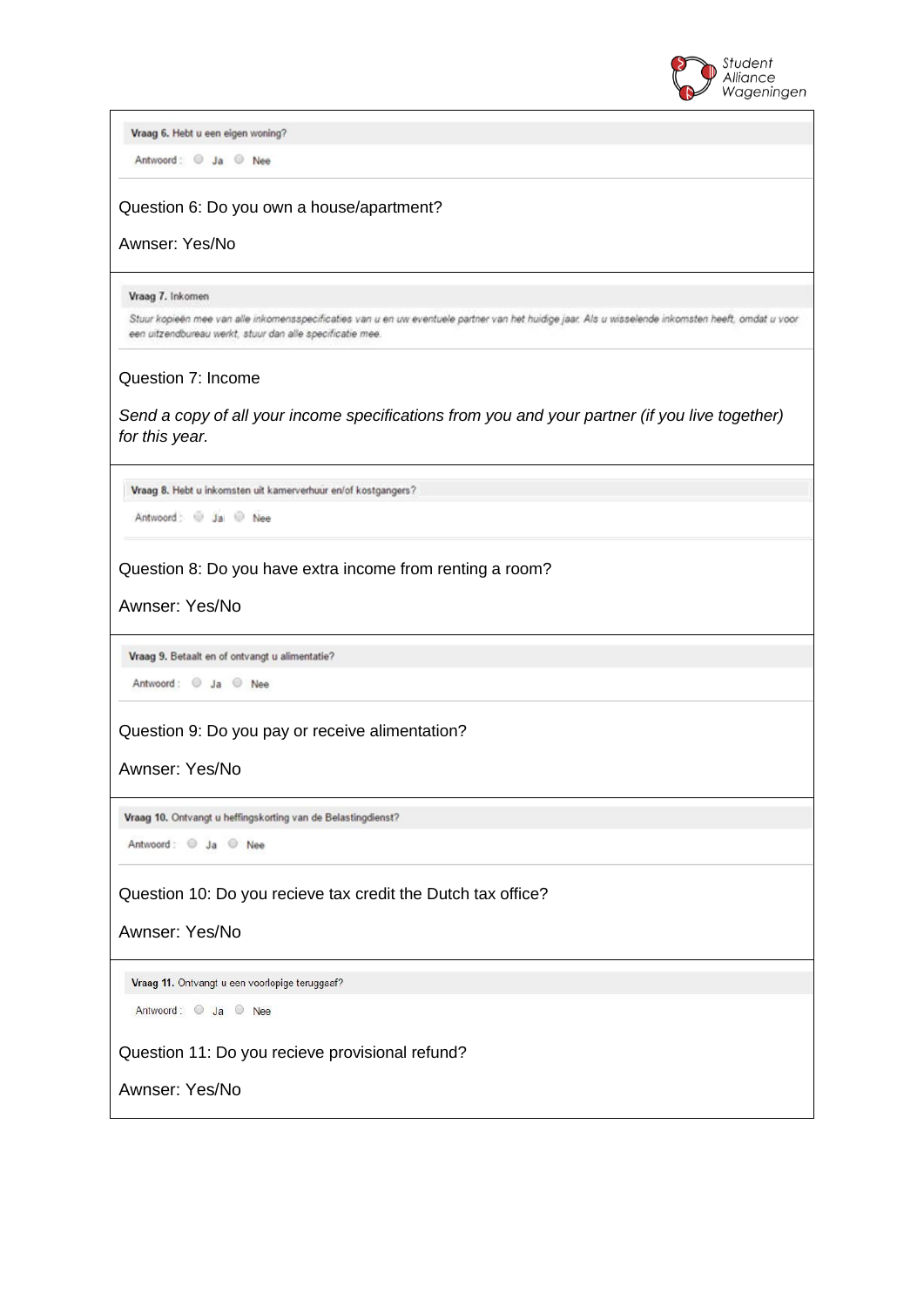

Vraag 12. Hebt u een huurwoning? Antwoord: 3 Ja Nee Question 12: Do you rent a house/apartement/room? Awnser: Yes/No If yes send your rend specifies after question 17. Vraag 13. Ontvangt u huurtoeslag? Antwoord: @ Ja @ Nee Question 13: Do you receive rental subsidie? Awnser: Yes/No If yes send a copy of the letter wherein they calculated the amount of your rental subsidie. Vraag 14. Ziektekostenpremie Stuur een kopie mee van het polisblad zorgverzekering van u en uw eventuele partner waarop de te betalen premie vermeld staat. Question 14: Health insurance *Send a copy of your health insurance from you and your partner (when living together) on which the price is visible.*  Vraag 15. Ontvangt u zorgtoeslag? Antwoord: Ja Nee Question 15: Do you receive health subsidie? Awnser: Yes/No Vraag 16. Hebt u aflossingsverplichtingen voor belastingschulden bij de Belastingdienst en/of de gemeente? Antwoord: Ja Nee Question 16: Do you have dept on your taxes with the municipality or tax office? Awnser: Yes/No Vraag 17. Bijlages (max. 4 mb. per bijlage, is 1 van uw bijlagen groter dan 4 mb., dan kunt u uw kwijtscheldingsverzoek NIET verzenden) Question 17: Submit here all the files asked in previous questions (not larger than 4 MB).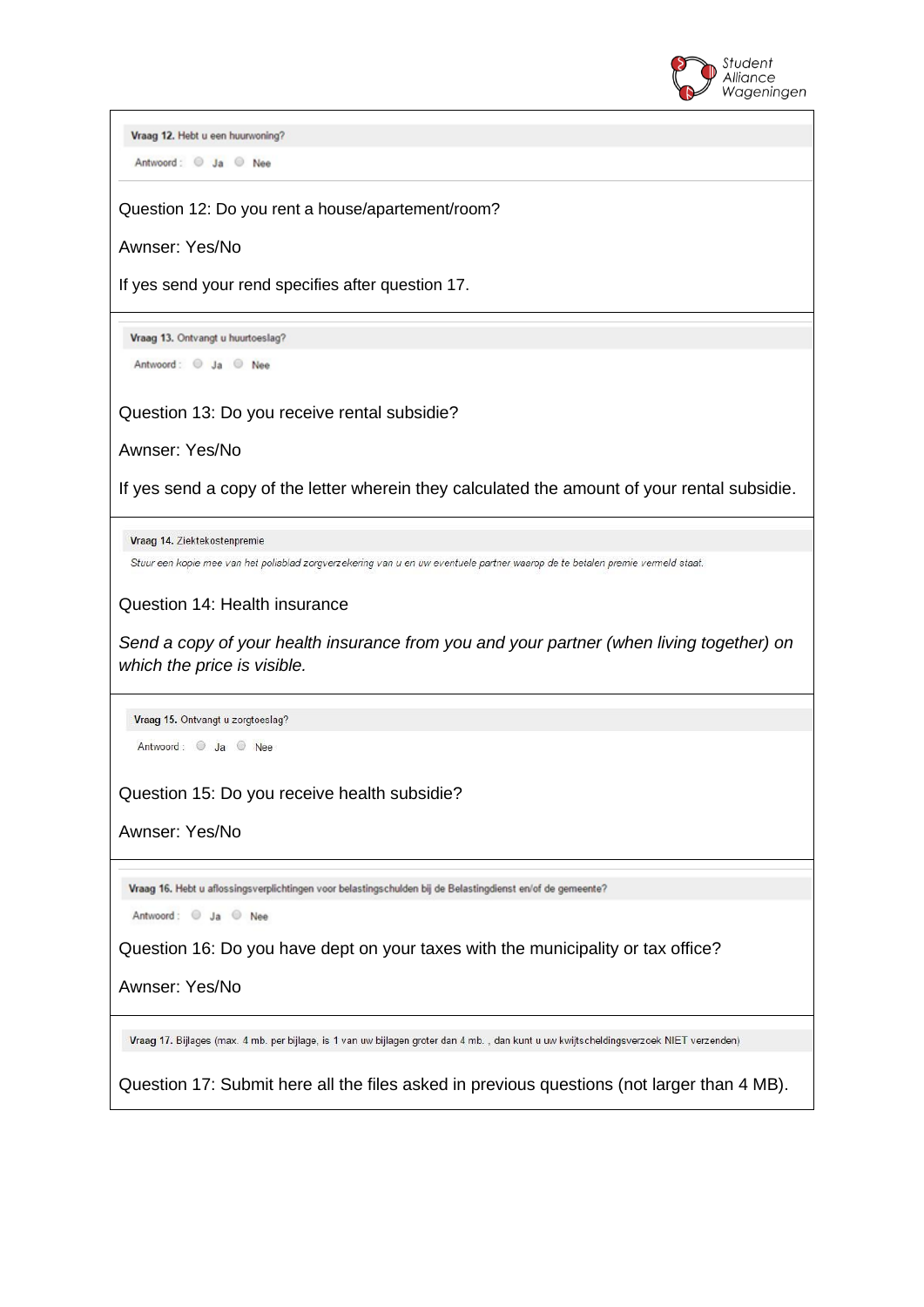

Vraag 18. Geautomatiseerde kwijtschelding

GBLT kan uw gegevens uit deze aanvraag in de toekomst gebruiken om geautomatiseerd te toetsen of uw recht op kwijtschelding ambtshalve (automatisch') kan worden verlengd door gegevens te controleren via het UWV, de Belastingdienst en de RDW. Kan uw recht geautomatiseerd worden vastgesteld, dan hoeft u niet opnieuw kwijtschelding aan te vragen. Bent u het hiermee eens, dan hoeft u verder niets te doen.

Wilt u niet dat uw persoonsgegevens betrokken worden in een digitale bestandsvergelijking, dan kunt u dat hieronder aangeven:

Ik verleen geen toestemming om mijn persoonsgegevens te gebruiken in een bestandkoppeling waarin wordt getoetst of mijn recht op kwijtschelding 'automatisch' kan worden verlengd. Als ik een beroep wil doen op kwijtschelding, dan vraag ik dat handmatig aan.

Question 18: When you check the box you give **no** permission to the GBLT to use your information to test whether you have right on remission and check your information with the governmental offices. Then you have to fill in this form every year.

Go to 'Controlen gegevens' and check your information

Submit your application

## **If you get the short form:**

| Vraag 1. Hebt u inkomsten uit kamerverhuur?                                  |                       |  |  |  |
|------------------------------------------------------------------------------|-----------------------|--|--|--|
| Antwoord                                                                     | $\circ$ Ja            |  |  |  |
|                                                                              | $\circledcirc$<br>Nee |  |  |  |
|                                                                              |                       |  |  |  |
| Question 1: Do you have income from renting rooms?                           |                       |  |  |  |
| Answer: Yes/No                                                               |                       |  |  |  |
| Vraag 2. Betaalt of ontvangt u alimentatie?                                  |                       |  |  |  |
| Antwoord                                                                     | $\circ$ Ja            |  |  |  |
|                                                                              | <b>Nee</b>            |  |  |  |
| Question 2: Do you pay or receive alimentation?<br>Answer: Yes/No            |                       |  |  |  |
|                                                                              |                       |  |  |  |
| Vraag 3. Hebt u een eigen woning?                                            |                       |  |  |  |
| Antwoord                                                                     | $\bigcirc$ Ja         |  |  |  |
|                                                                              | <b>Nee</b>            |  |  |  |
|                                                                              |                       |  |  |  |
| Question 3: Do you own your house/apartment? (So not a rented house or room) |                       |  |  |  |
| Answer: Yes/No                                                               |                       |  |  |  |